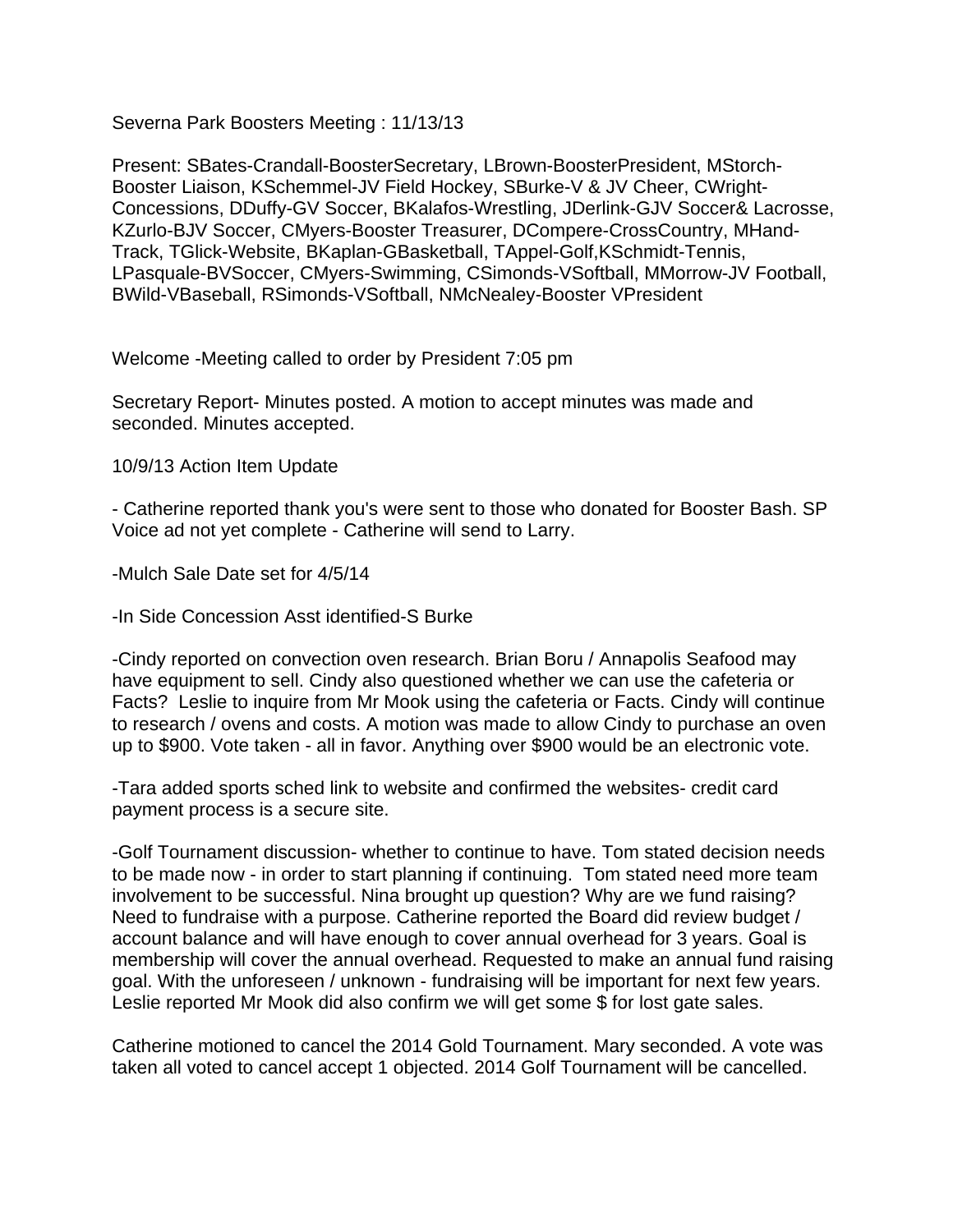- Booster Rep job Description- Leslie reported the plan is to make binder for each rep tabs with various processes. Concession standard operating procedures will be a tab. Goal to complete by Feb.

-Catherine reported hopeful she has identified a parent CPA.

President Report:

Leslie stated 4 teams going to or have already won states. Leslie brought up purchase of recognition batches from Boosters for teams winning states. Patches purchased last year were \$7. Leslie will obtain more info from Mr Mook on patches. - if win regional / state) assure what is coming from Booster - is identified as recognition from Booster. (Boosters Congratulates You).

Booster Rep question asked about athlete recognition from school (letter-pin-bar) what do students receive and why do athletes can NOT receive their awards(letters pins etc) at their banquets? Leslie will ask Mr. Mook.

Open discussion about how to get more team/school spirit. Discussion about fan bus was brought up. Leslie asked all to think about ideas even ask kids for ideas... Question asked about Banner to congrat Teams who just won states. Leslie will ask Mr Mook if there are any rules about hanging.

Vice President: Nothing at this time.

Committees:

- Mulch- 4/5/14

- Concessions-Cindy reported first playoff warranted 1,300, last play off 2,300 and senior nite 3,000. Profit thus far for year 17k. Cindy reported Brian Boru continuing on and Annapolis Seafood is also now donating soup for certain Bball games. Cindy reported needing stand managers. Cindy and Leslie to review schedules and covering teams.

-Membership- SBC read what Becky had sent. 4 teams now 100% membership. Remind teams to register online. Question raised if Boosters posts in school newsletter. Leslie will enter article for Winter sports membership as well as Boosters congrats all our fall sports teams/ athletes for successful season and a special congrats to our state champs.

-IT/Website -Tara asked if all agreed to change the photo on site. All in agreement. Keep it new with changes. Tara will post thank you's on website as well as Boosters Congratulates our teams who are State Champs. Tara plans to have school site and booster site consistent.